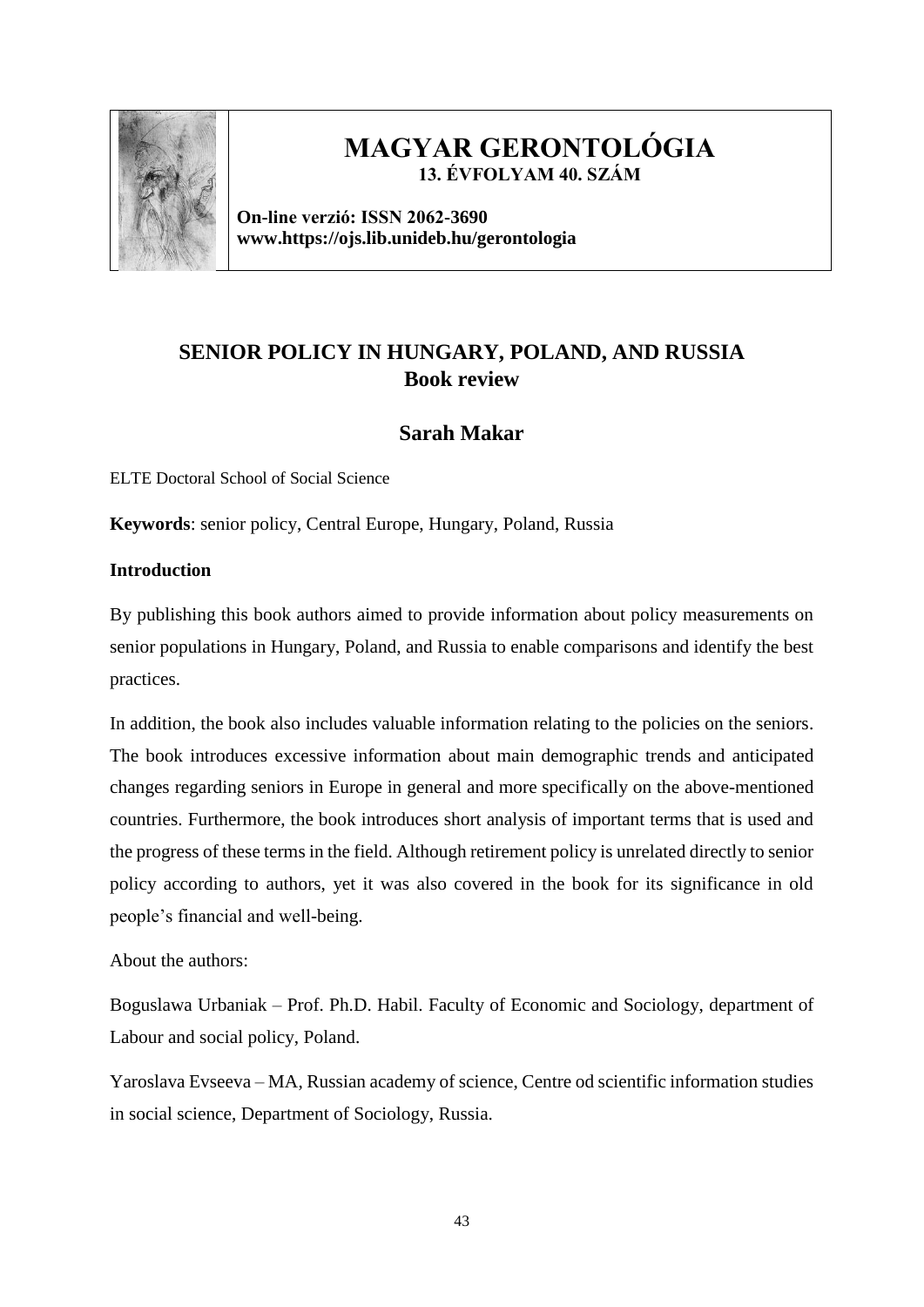László Patyán – Ph.D., Faculty of Health, Department of Gerontology, University of Debrecen Hungary.

#### **Chapters and contents**

The book is divided into five chapters; the first, "The European Union is Going Grey," by Boguslawa Urbaniak, highlighted the issue of aging in Europe, where the birth rate is declining, and the number of elderly people is increasing. The chapter discusses the topic of "double aging" in Europe, which means that the number of elderly  $(+65)$  and elderly  $(+80)$  persons is rapidly increasing, posing a challenge to national social policies in European countries. The chapter provides some extremely useful graphics, such as the percentage of people aged +80 in the EU28 nations in 2018 and the increase in the share of people aged +65 in EU members between 2010 and 2018. The author warns that by the year 2100, the expected rates will have tripled than the rates in 2018. The author's suggestions were that countries should embark on preparing long term action plans to adjust to the main fields of the social policies according to the changes in the demographic structures.

Second chapter of the book "what are we talking about? A terminological analysis" by Boguslawa Urbaniak provides information about different terms related to senior policies. To separate five concepts, the author relied mostly on a study by Syatur-Jaworska (2016); 1. social policy on aging 2. Social policy on old age 3. Social policy on elderly people 4. active aging policy 5. senior policy. The meaning and connotation underlying the terms were included in this chapter, despite the fact that their titles do not reveal any differentiation. Two terms from around the world were mentioned in this chapter: first, "active aging," which refers to the process of maximizing chances for health, involvement, and security in order to improve the quality of life for the elderly. Second, "healthy aging" has reportedly supplanted "active aging" in contemporary documents, according to the author. With the introduction of a department of senior policy by the Ministry of Labour, the author incorporated and defined a country-specific term "senior policy" that has become part of the public discourse in Poland.

Third chapter by László Patyán titled "Senior Policies in Hungary" included a specific analysis of aging policies in Hungary. The chapter begins with a broad set of worldwide aging policies, ranging from age-friendly environments to care policies and universal pension programs. The author briefly summarizes the historical movement in care from institutional to more home-like care, with an emphasis on the well-being and feelings of the elderly. Second, the author highlighted the need of creating an age-friendly environment to not only remove physical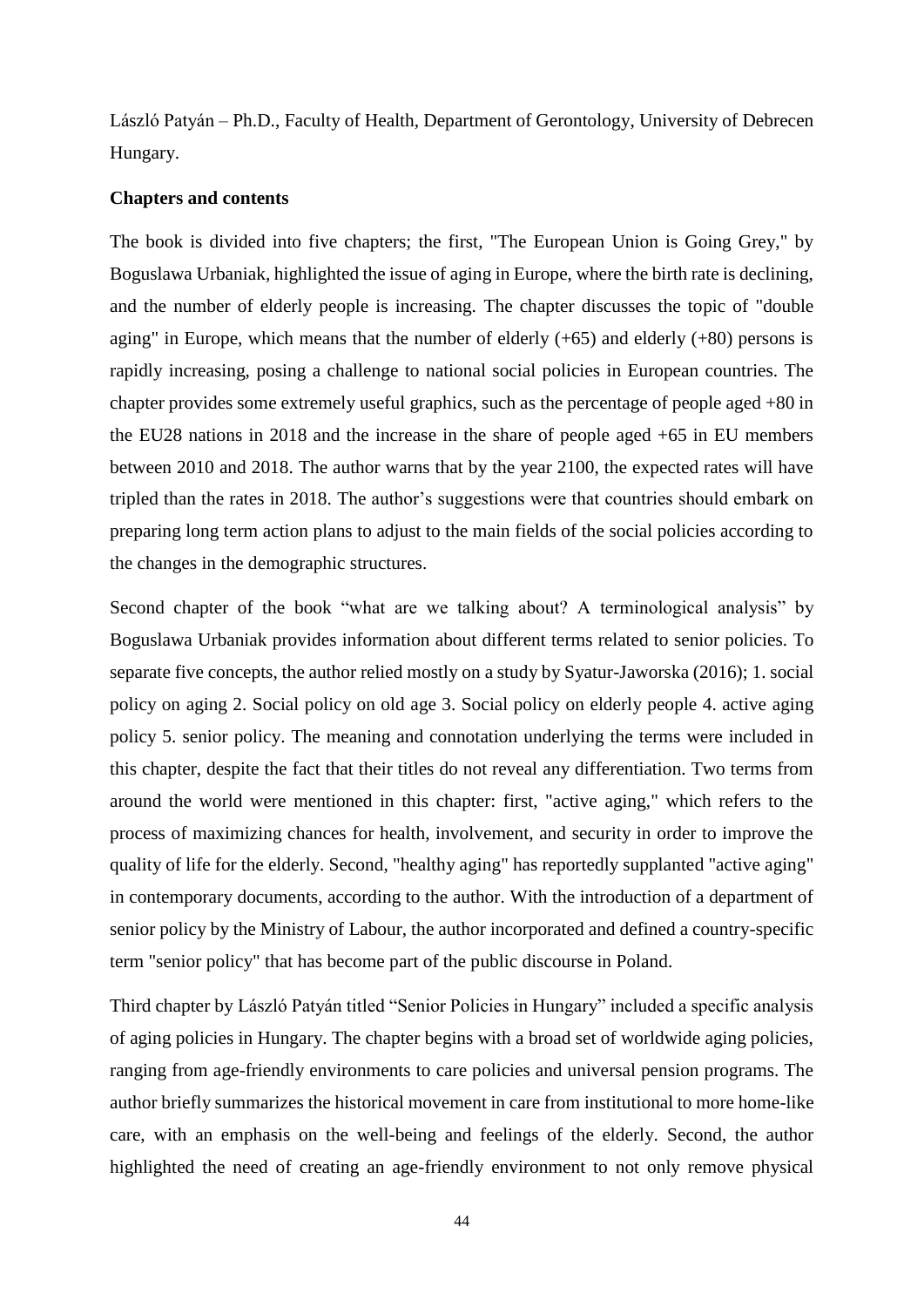barriers but also to truly suggest non-discrimination and civic engagement for seniors. Third, the author emphasizes the holistic meaning of "active aging," as well as its significance in the lives of elderly people and certain critics. Finally, the author presented ideal or standard standards for pension policy that promote seniors' rights in his section on social policy guidelines for seniors.

From a broader perspective, the author takes us to Hungary for a more focused look. The unique demographic parameters that influence seniors' social policy in Hungary were illustrated in detail using charts and graphs in this chapter. The author included very serious critics in his fourth section of his chapter about the failures to provide appropriate community services for the elderly due to a variety of reasons, including local government organizational problems, chronic lack of sufficient financial support, a lack of professional knowledge, and a variety of other legislative issues. Positive points, on the other hand, were mentioned, such as the collaboration between local government and non-governmental entities. The importance of church services was also noted favorably. As an example of best practices the author mentioned few examples, those are mainly focuses on the activities of municipalities; one is "Újbuda 60+", and "Nyíregyháza gives more"

Boguslawa Urbaniak's fourth chapter, "Polish Senior Policy," discusses the socioeconomic and political measures that have been implemented in Poland in response to the issues of an aging population. The chapter begins with a summary of senior policy, including examples of initiatives that have been implemented at both the regional and local levels. According to the author, Poland's social policy challenges originate mostly from a lack of clarity in senior policy activities to adapt to ongoing demographic changes in areas such as healthcare, social assistance, education, and housing. addition to issues like the deliberative ignorance of population aging in the public discourse and citizens' poor understanding of healthy aging. Furthermore, there is a shortage of the skilled workers in geriatric care.

The outline also includes a survey's result showed that decision makers and government officials believe that senior care system should be based on family care as the neither the central nor the local authorities can afford to fund the institutionalized care. The outline also named two fundamental documents that direct senior policy in Poland stating very important areas of focus and rights for the wellbeing of the senior citizens. However, there was no mention of how these measures will be implemented or funded, or whether seniors were involved in their formulation.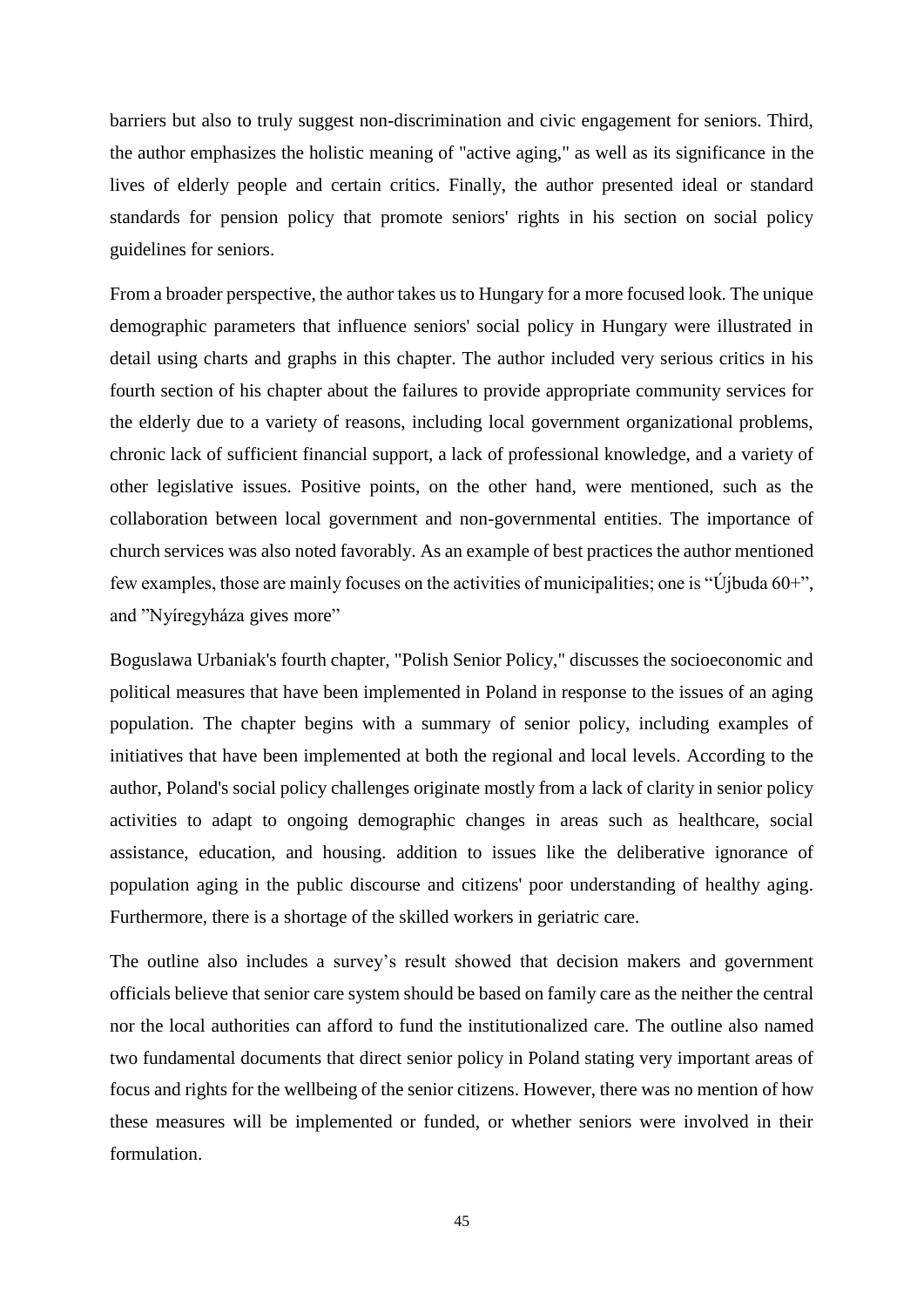Second part of the chapter shortly mentioned some of central and local government's activities such as senior clubs and care in residential nursing center. Further, the author in details gave us a thorough knowledge on policies towards older people in the labor market and retirement policy in Poland supported by graphs and statics. The author explained Poland's pension system how it is managed and funded, how the pension is calculated and what measures the government makes to protect the vulnerable seniors with low income and with disabilities. what are the problems, showed the trail of increasing the age of pension in 2013 and how it was reversed in 2017 and the old age of pension was restored. The chapter also explain the pension for old people with disability in Poland. The author ends her chapter by explaining senior policy in the city and voivodeship (similar to county or governorate in another countries) of Lodz; mentioning the low rates of satisfaction with life and life expectations for men and women in Lodz side by side with the endeavors from the city hall and voivodeship office to work together aiming prevent social exclusion of older people and increase their participation in social, cultural , physical, educational activities and improving their health and wellbeing.

Chapter 5 "Senior policy: Russia and Moscow" gives an overview of the history and contemporary case of social policy towards old people in Russia. The chapter starts short description of demographic information such as life expectancy age, number of pensioners, problem of gender imbalance in the population. Following that, the author takes us in an interesting historical overview to understand the history of care for old people from the  $16<sup>th</sup>$ century and the role of the church at that time, passing by the soviet era to the contemporary social policy and NGOs' cooperation with the government naming some projects and actively participated in the field NGOs. Proceeding, the Author dedicate the biggest proportion of her chapter to explain the pension system in Russia. Similar to the overview of the senior care, the author mentioned the historical background in the pension system; what is meant to be, how did it develop over years, how was it working in the beginning the soviet union rule and how was it right before the collapse of the system. Furthermore, the author explained the recent pension system and types of pensions and types of pensioners. The author had two important criticism to the new regulations; one with the recent increase of the age of retirement as the healthy ones according to her, will continue working beyond their official retirement. The second with fine or punishment the country stated for business which fire employees before their pension age, as these businesses will try to find a way around it, rather the government should get bounces/ opportunities for developing if they employ or train the older workers. In the forth section, the author stated very important issues regarding the seniors in Labour policy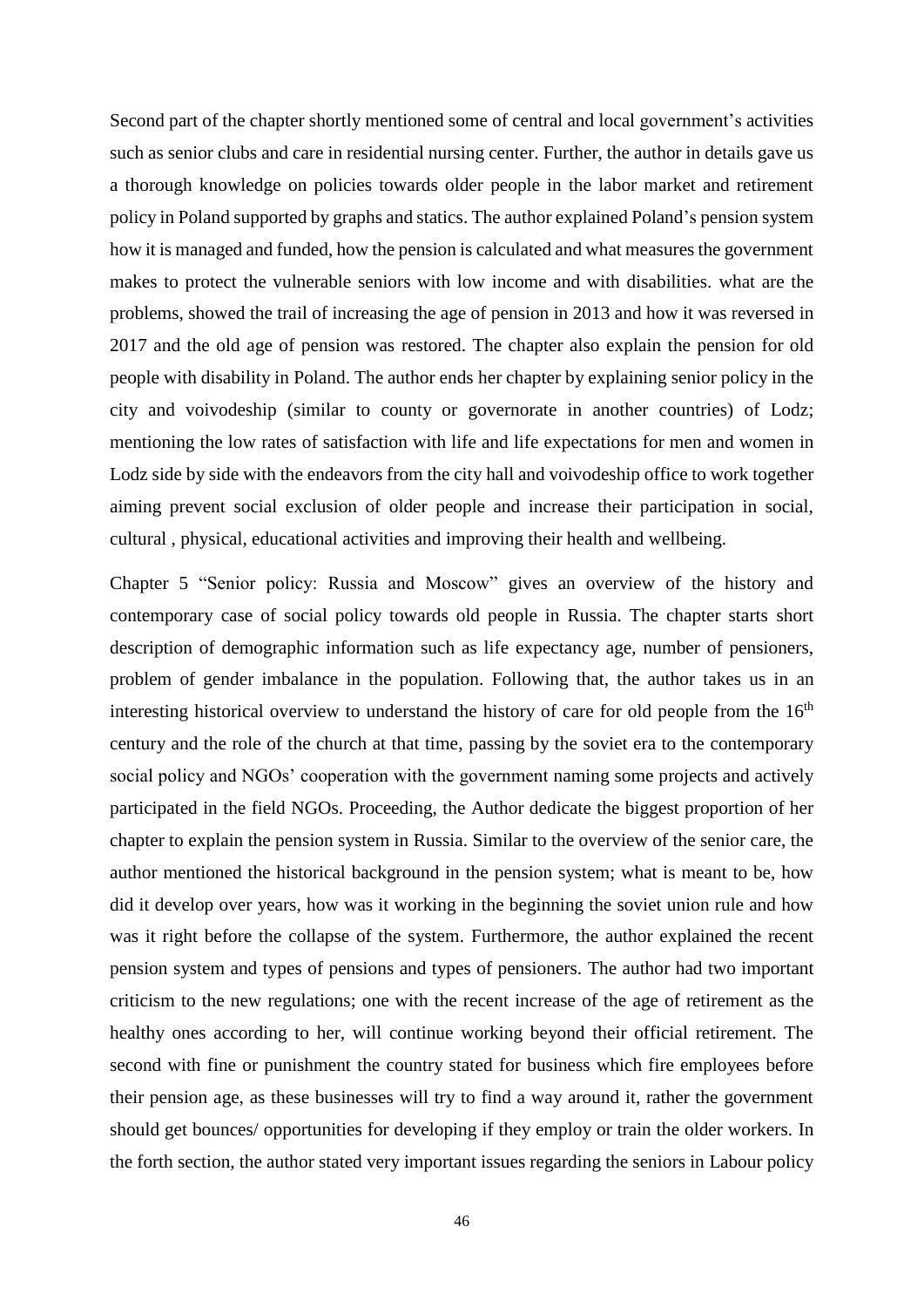showing the statistics about senior who continue to work after the pension and reasons behind it, the attitude towards seniors in the Labour market such as ageism and interviews results of HR specialists' opinion about older employees, rate of hiring old people and the gender representation. The author also puts an alert about the most vulnerable group and the gaps in Labour policy regarding the older employees. The author ends her chapter with the educational cultural policy section towards older people. Mentioning the good practice of the clubs and education center that help seniors to use the internet, learn new languages and have drawing, dace, singing, taking part in sport…etc. in addition to good example of the city Tuymazy, a T.V channel for +50, people university, leading role Mosco introduce for old people including program "Moskovskoye". The author mentioned studies showing why and why not old people like to learn, and which group is keener in education. The author also named few good examples of associations, centers, NGOs that helps seniors to improve their skills in many activities such as handicraft, ICT, foreign language, photography, community volunteer, nature reserve …etc.

#### **Strengths**

The authors exerted a sincere effort to explain the senior policy in the three selected counties. The book contains valuable information varying from demographic situation, governmental endeavors in central and community levels to improve the wellbeing of the senior citizen and the good practices and projects. The book is considered reference for scholars who are interested in the field of aging from many aspects, the international law, social policy, gerontology, sociology, public health. The book also considered as a guidance for national decision makers, senior policy makers, local government, and NGOs to solve the problems and fill the gaps in seniors' policy for improving their actively and healthy participation in the society. By introducing a lot of examples for best practices in the three countries, the book delivers valuable information for workers in this field from social workers, care givers, NGOs, centers, and association who deal with seniors. As the three selected countries share the history of being former soviet countries.

The counties share a lot in common; decision maker view towards old citizen, economic burden on the government, former citizen's ideology of dependency on the state to satisfy the needs. Therefore, the comparison between the counties regarding the progress of care for seniors after the collapse of the regime is very practical and functional.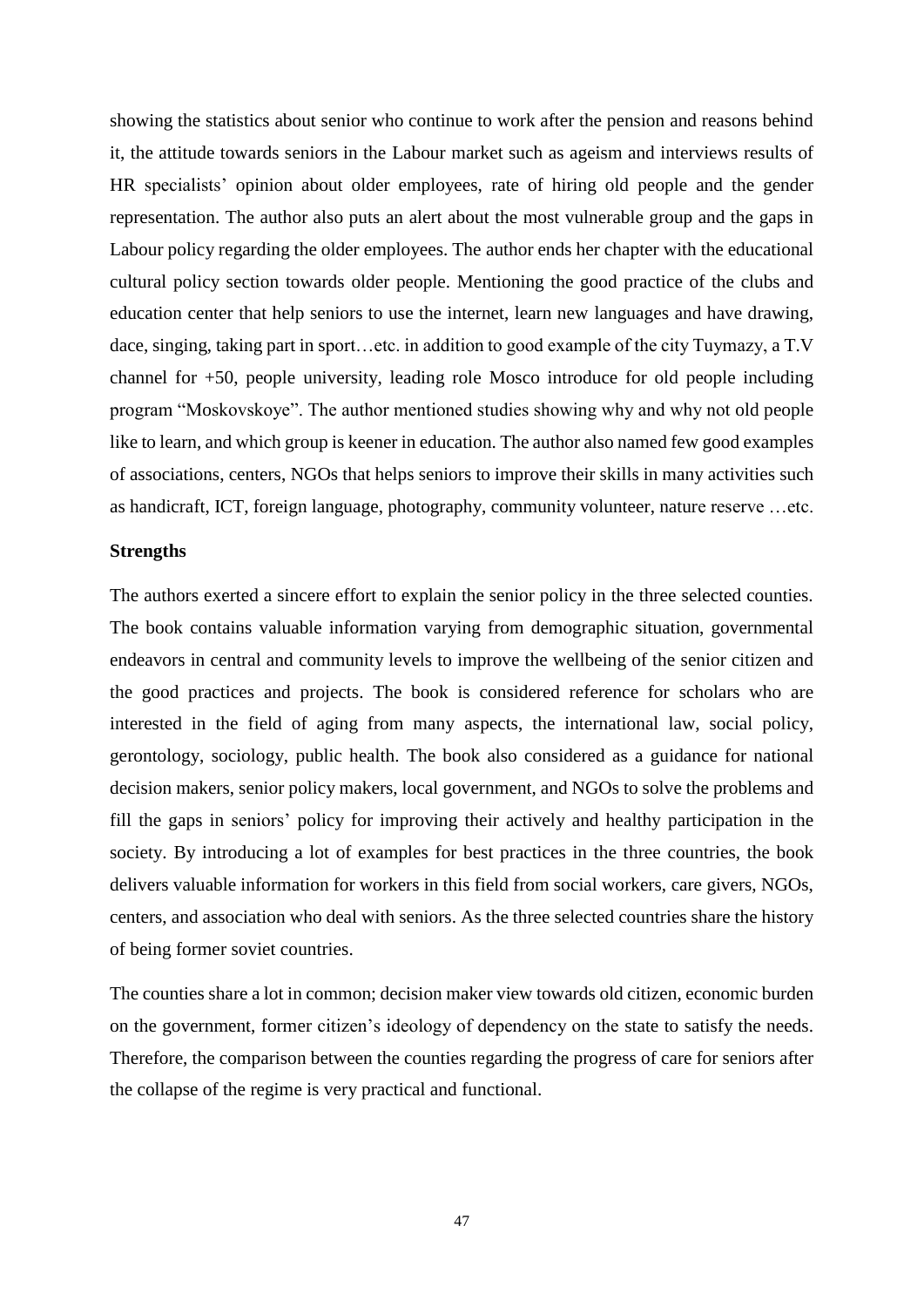#### **Critical review**

The book is generally quite useful, but there are a few minor flaws. The large demographic differences across the countries make comparisons difficult; Russia's population alone is 144,500,000, whereas Hungary and Poland have populations of 9,800,000 and 38,000,000, respectively. Another issue is that, as EU states, Hungary and Poland must adhere to EU ideas such as active aging, intergenerational solidarity, age-friendly environments, and aging in place, whereas Russia as a non-Eu country does not have to comply with European Commission's directive and recommendation.

Although the book aimed to enable comparisons between the selected countries, the authors delt with senior policy from one's own understanding and scope of interest. Despite the fact that the authors agree that the pension system is unconnected to senior policy but has a significant impact on the financial and well-being of seniors, it has been explored in depth in the cases of Poland and Russia, but only briefly in the case of Hungary. The section on Russian social policy introduces the historical context of the meaning of social policy and its evolution in Russia, although this historical context was disregarded in Poland and Hungary. The author of the Hungarian social policy chapter was particularly interested in ways to promote the wellbeing and participation of seniors in society, as well as to introduce best practices in the country. While the chapters on the Polish and Russian cases focused more on the legal and economic position of the elderly, they also made a point of addressing regulations and gaps in social policy that significantly influence the lives of the elderly. The same can be said for the "educational and cultural strategy" indicated in the Russian case but not in the Polish or Hungarian cases.

The first chapter even from the title "European union is going grey" excluded the Russian case; many mentioned graphs of course didn't include Russia. The author should be careful about this issue as it affects the coherency of the book.

The second chapter of the book is meant to give analysis of the senior policy by offering definitions and analysis to the terms used in this field. There was no one definition to the "social policy". The author focused one reverence - Syatur Jaworska, (2016)- to differentiate between many types of policies relating to aging, some of the terms did not include in difference in meaning while mentioned in practice it refers to different areas. The author didn't mention whether the usage of these terminology strictly used in Poland or in the international literature as well. Followed by WHO's two terminologies active and healthy aging. More related